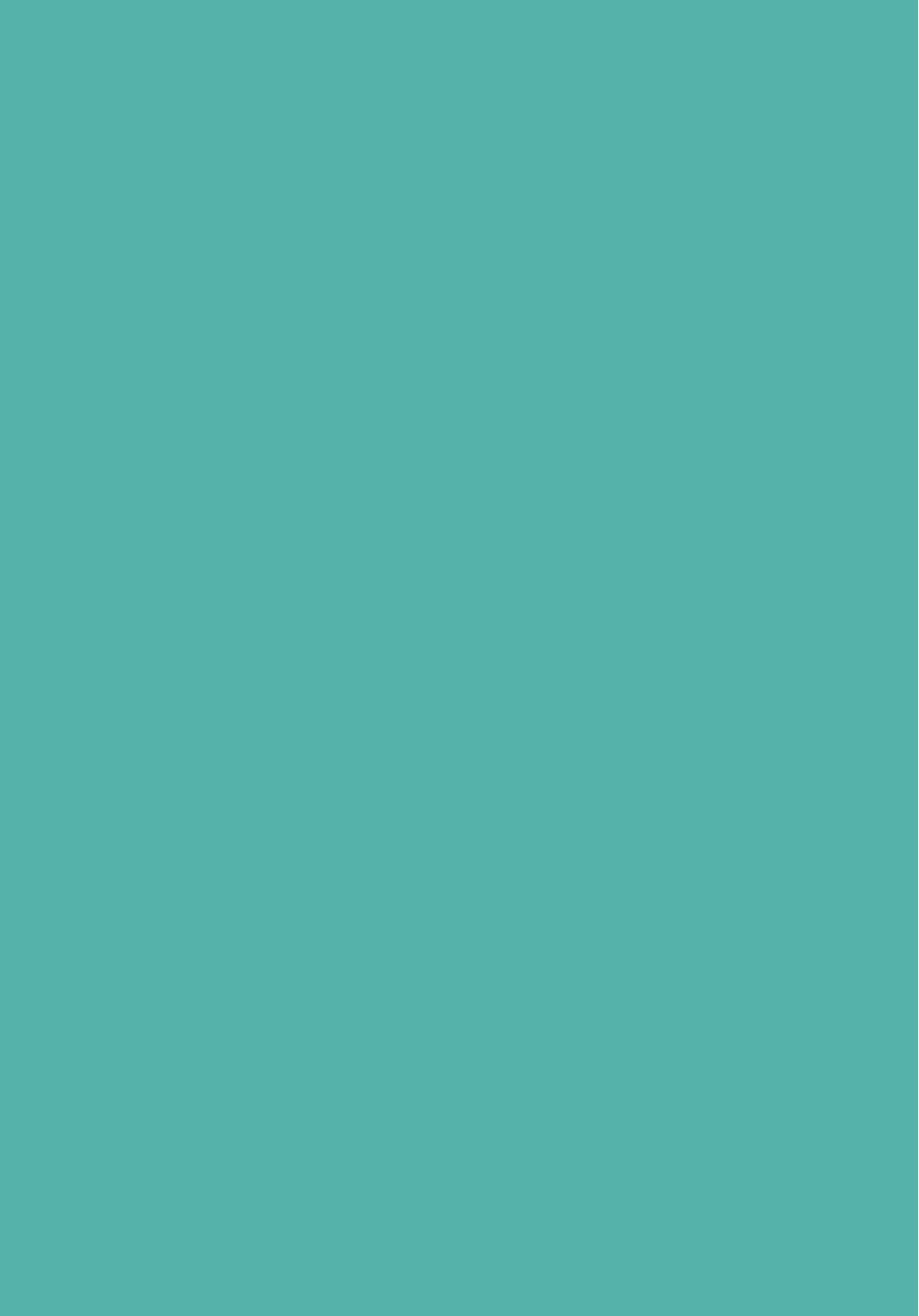## RE-GREENING THE EARTH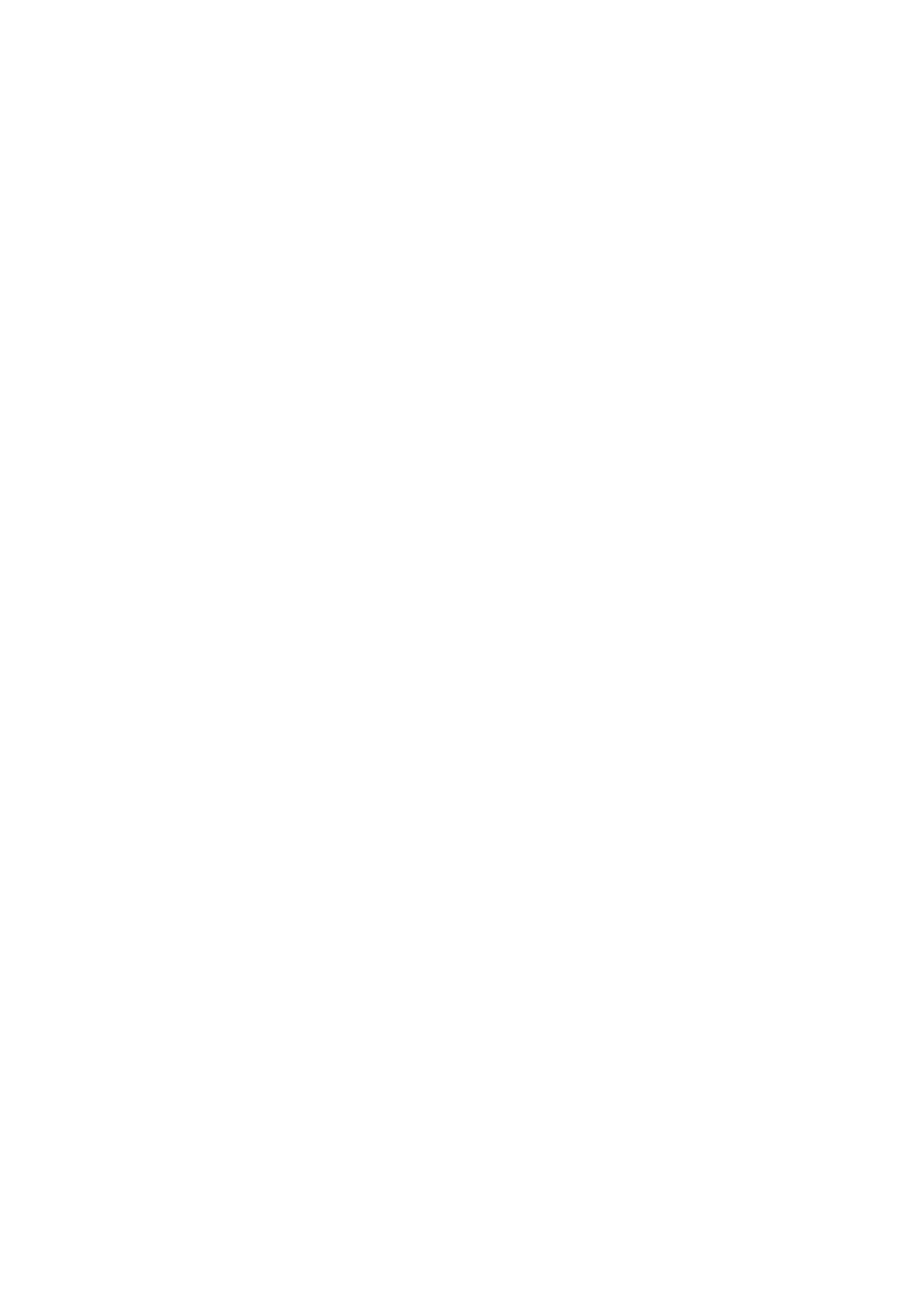## HEINRICH BÖLL STIFTUNG PUBLICATION SERIES ECOLOGY VOLUME 44.7

# Re-Greening the Earth

Protecting the Climate through Ecosystem Restoration

By Christoph Thies

Edited by the Heinrich Böll Foundation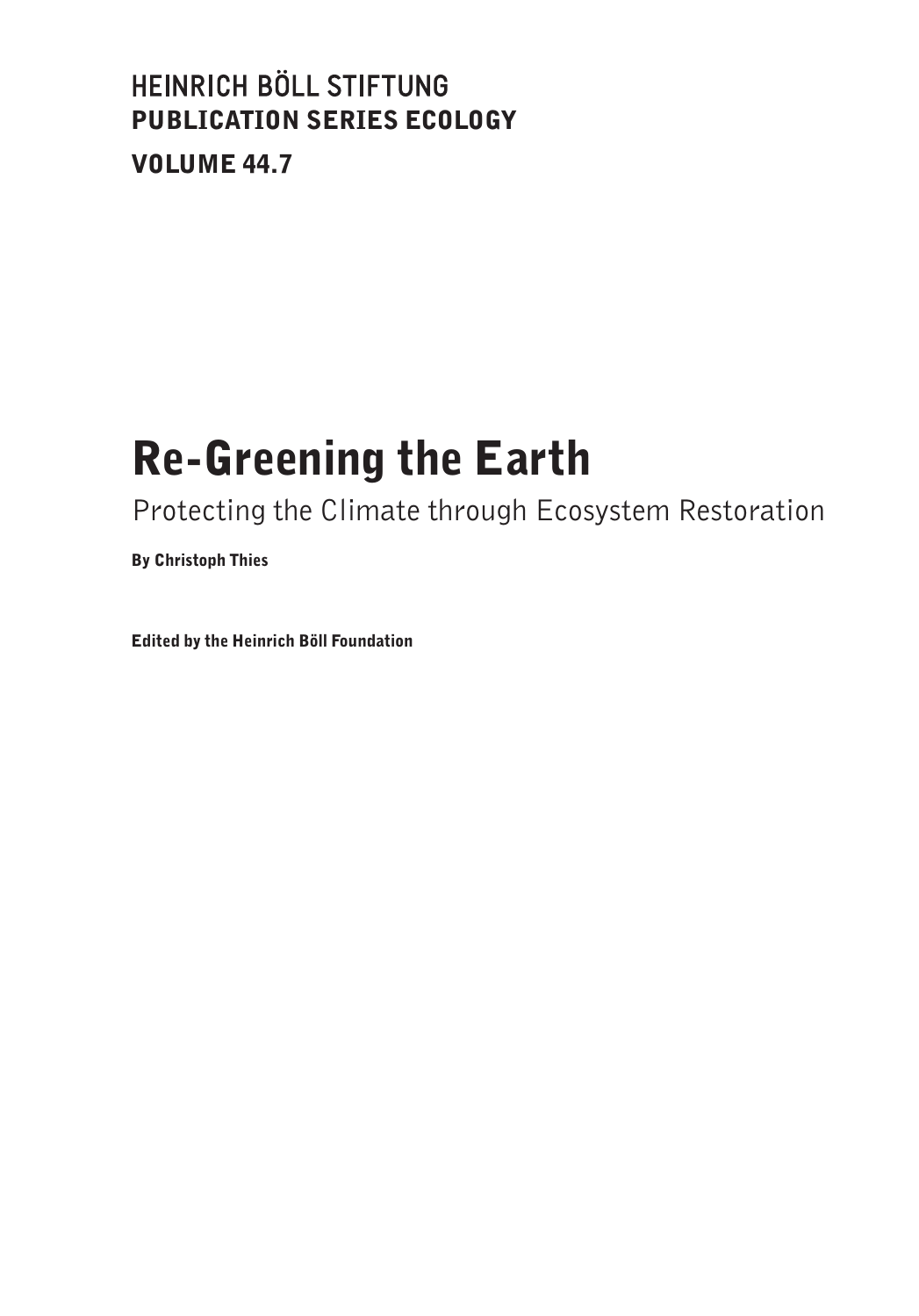#### The Author

**Christoph Thies** holds a PhD in Ecological Chemistry from the University of Oldenburg in Germany. He joined Greenpeace Germany in 1988 and is an expert on forest and climate related issues.

Published under the following Creative Commons License:

**@** 199 **EX NC ND** http://creativecommons.org/licenses/by-nc-nd/3.0 . Attribution – You must attribute the work in the manner specified by the author or licensor (but not in any way that suggests that they endorse you or your use of the work). Noncommercial – You may not use this work for commercial purposes. No derivatives – If you remix, transform, or build upon the material, you may not distribute the modified material.

Re-Greening the Earth Protecting the Climate through Ecosystem Restoration By Christoph Thies Volume 44.7 of the Publication Series Ecology Edited by the Heinrich Böll Foundation 2018

Editorial design: feinkost Designnetzwerk, S. Langer (based on the origin layout by State Design) Copy-Editing: Nozomi Horibe Printing: ARNOLD group, Großbeeren ISBN 978-3-86928-182-7 ISBN 978-3-86928-184-1 (anthology)

This publication can be ordered from: Heinrich-Böll-Stiftung, Schumannstr. 8, 10117 Berlin, Germany T +49 (0)30 28534-0 F +49 (0)30 28534-109 E buchversand@boell.de W www.boell.de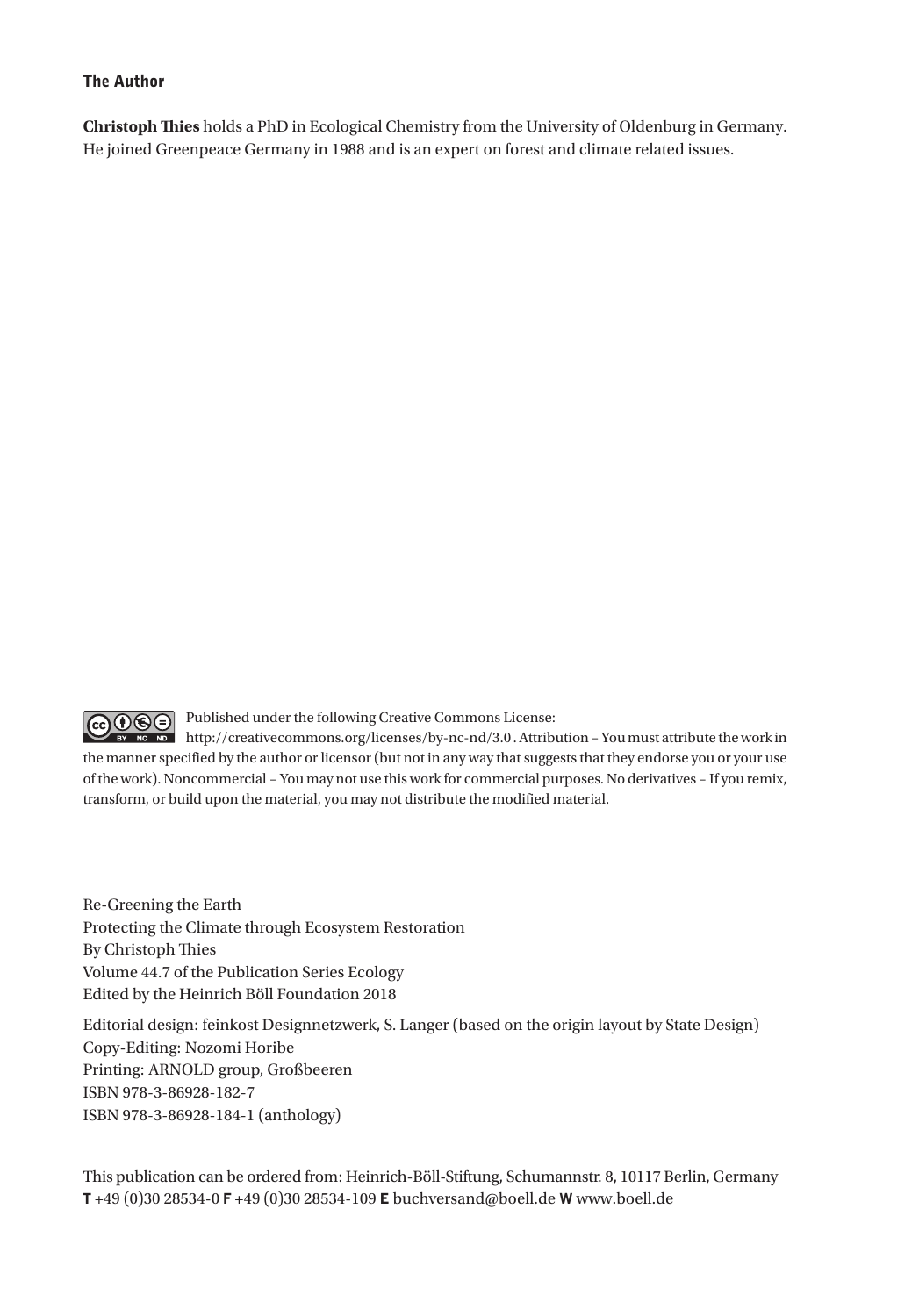## **CONTENTS**

| Introduction                                      | 7   |
|---------------------------------------------------|-----|
| Land ecosystems and terrestrial carbon            | 8   |
| Forests are crucial for CO <sub>2</sub> uptake    | ו ר |
| Protecting and restoring existing forests         | 12  |
| Halting deforestation                             | 14  |
| Natural Climate Solutions - window of opportunity | 18  |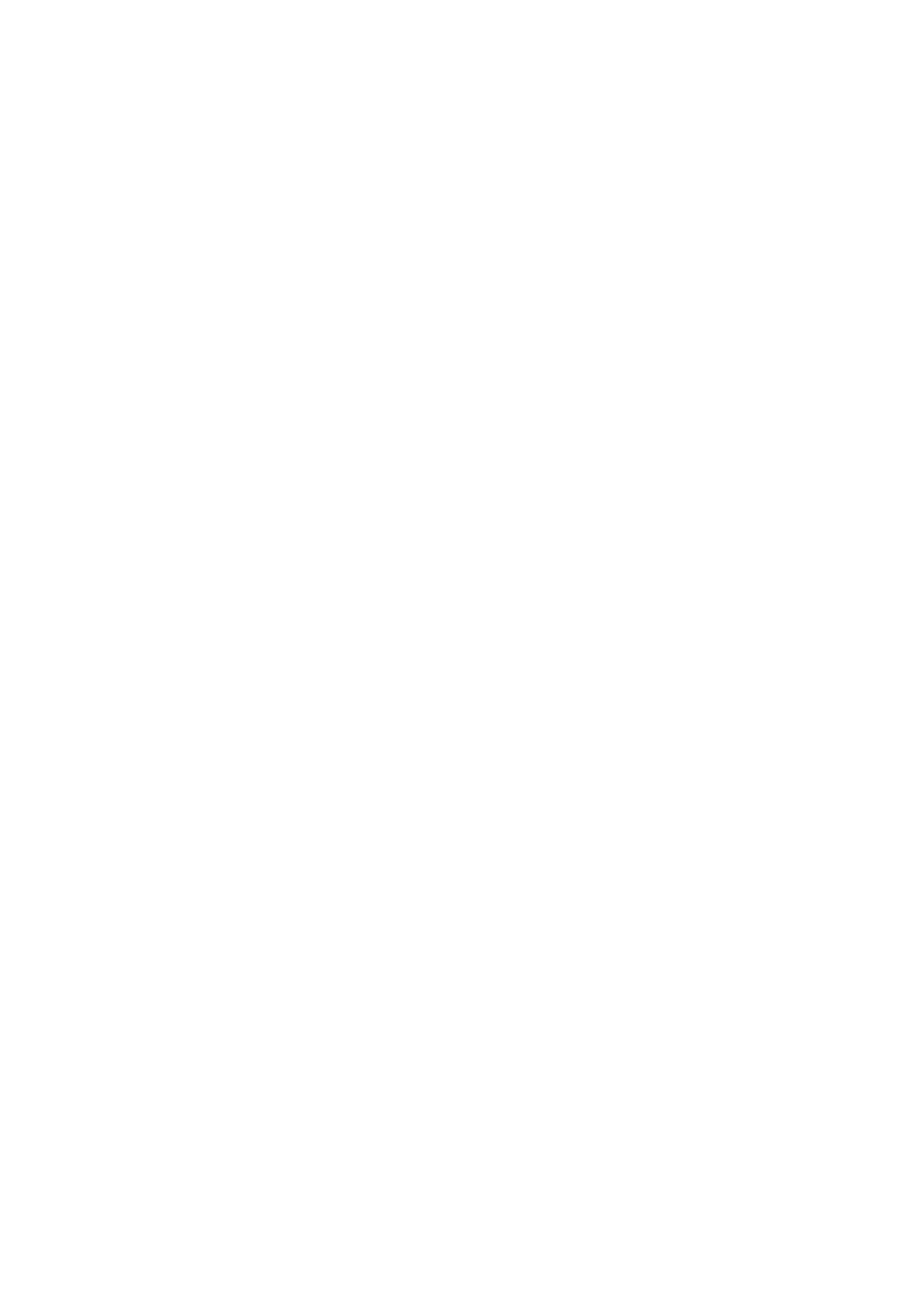## INTRODUCTION

The land sector is part of the climate problem today, but it can become part of the climate solution in the future. Currently, emissions from the land sector—primarily from industrial agriculture and forest and peatland destruction—contribute to global warming and dangerous climate change. As a result, the CO<sub>2</sub> content in the atmosphere continues to increase and is already at levels that, if not decreasing, would likely see global temperature rise exceed 1.5°C above pre-industrial levels. The world's natural ecosystems, however, acts as vital carbon sinks that absorb and sequester CO<sub>2</sub> from the atmosphere, thereby regulating the climate system. The protection and restoration of natural ecosystems, particularly forests, peatlands and coastal ecosystems, can therefore promote CO**2** uptake from the atmosphere and contribute to climate and biodiversity protection.

There is a growing consensus that more  $CO<sub>2</sub>$  must be removed from the air. It is estimated that a cumulative amount of 100 to over  $1,000$  billion tons of  $CO<sub>2</sub>$  must be removed within this century, depending on the speed and the extent to which emissions will be cut. If emissions from burning fossil fuels and other greenhouse gas emissions can be reduced quickly enough, the necessary CO<sub>2</sub> uptake can be achieved by protecting and restoring natural sinks, thereby avoiding untested and potentially risky Carbon Dioxide Removal (CDR) technologies.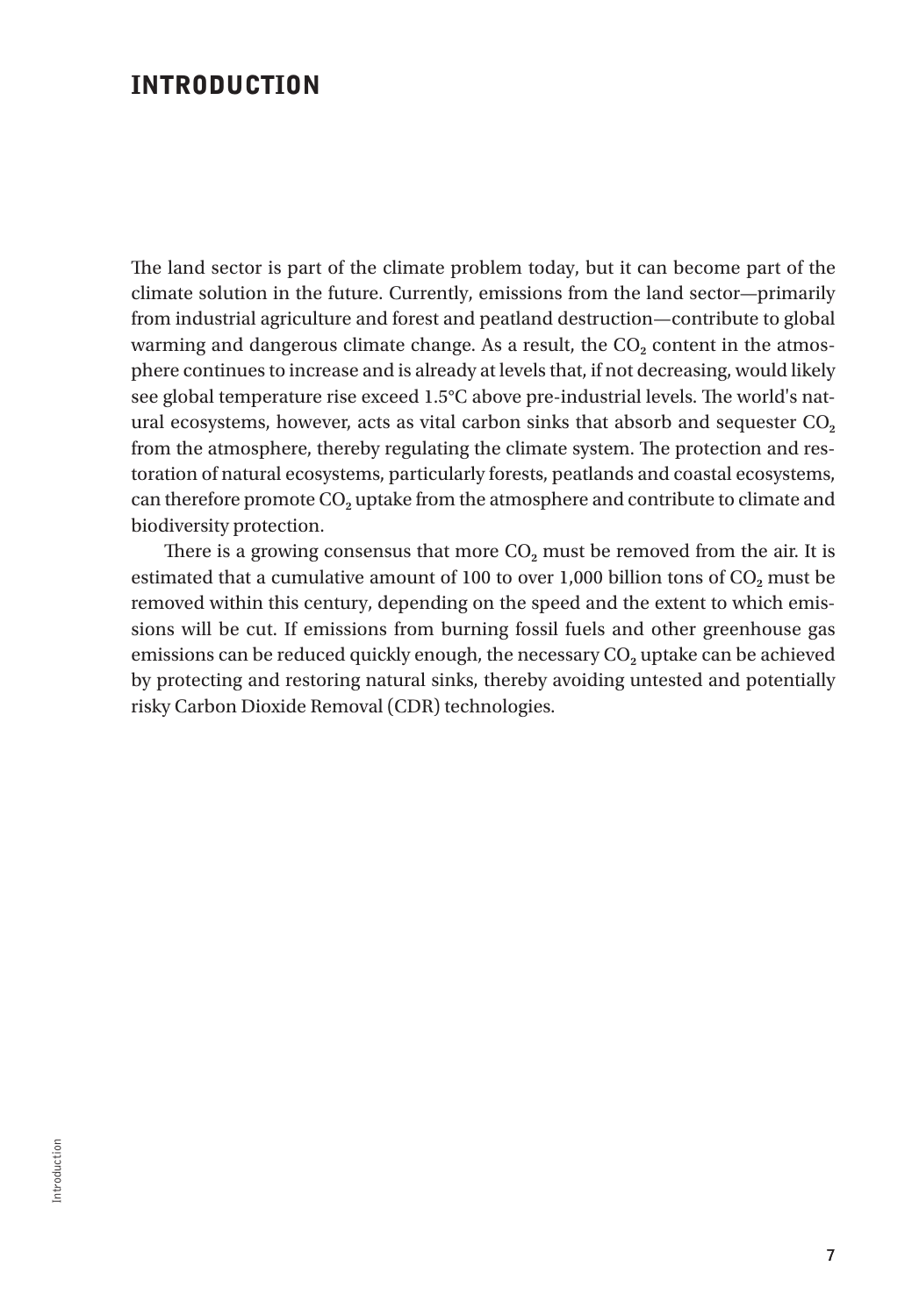# Land ecosystems and terrestrial carbon

On the earth's surface, there are large reservoirs of carbon, which regulate the global climate and provide the basis for all terrestrial plants and animals. These carbon pools consist mostly of the world's soils and, to a smaller extent, trees and other vegetation. They exist in various natural ecosystems such as forests, peatlands, savannas, steppes, and also extending to areas where the land meets the sea, in mangroves, salt marshes, seagrasses and other coastal ecosystems.

Some 600 million years ago, marine organisms and plants colonizing the formerly barren lands, turned the earth into a large battery. This battery charged itself by converting sunlight into stored energy in forms of organic matter in living vegetation, other living biomass, soils, and fossilized biomass—vast reserves of coal, oil and gas, which started forming underground some 350 million years ago.**<sup>1</sup>**

After a long period of equilibrium, humans began discharging this battery 12,000 years ago by cultivating crops and herding animals. By burning, logging, grazing, draining, and flooding forests and other natural ecosystems, organic matter in vegetation and soils was depleted more quickly than the battery could recharge. This depletion has accelerated vastly in the last 120 years. About half of the global vegetation biomass has been lost in the last 2,000 years compared to what it would be in a world without human activity.**<sup>2</sup>** Almost a quarter of this loss occurred in just the last 120 years.**<sup>3</sup>**

These activities, together with the emissions from depleting soils (particularly in peatlands) and fossil fuel combustion in the last 150 years, led to rapidly increasing amounts of carbon accumulating both in the atmosphere and in the oceans, causing climate change and ocean acidification. Carbon is being depleted from the land and underground and is now in dangerous excess in the oceans and atmosphere. Climate change and ocean acidification are threatening many land and sea species with extinction and massively impacting terrestrial and marine ecosystems (see figure 1).

<sup>1</sup> Schramski, J. R., et al. (2015). Human domination of the biosphere: Rapid discharge of the earthspace battery foretells the future of humankind. *Proceedings of the National Academy of Sciences*. 112(31), 9511–9517. http://www.pnas.org/content/112/31/9511

<sup>2</sup> Erb, K-H., et al. (2017). Unexpectedly large impact of forest management and grazing on global vegetation biomass. *Nature*. 553, 73-76. https://www.nature.com/articles/nature25138

<sup>3</sup> Schramski, J. R., et al. (2015). op. cit.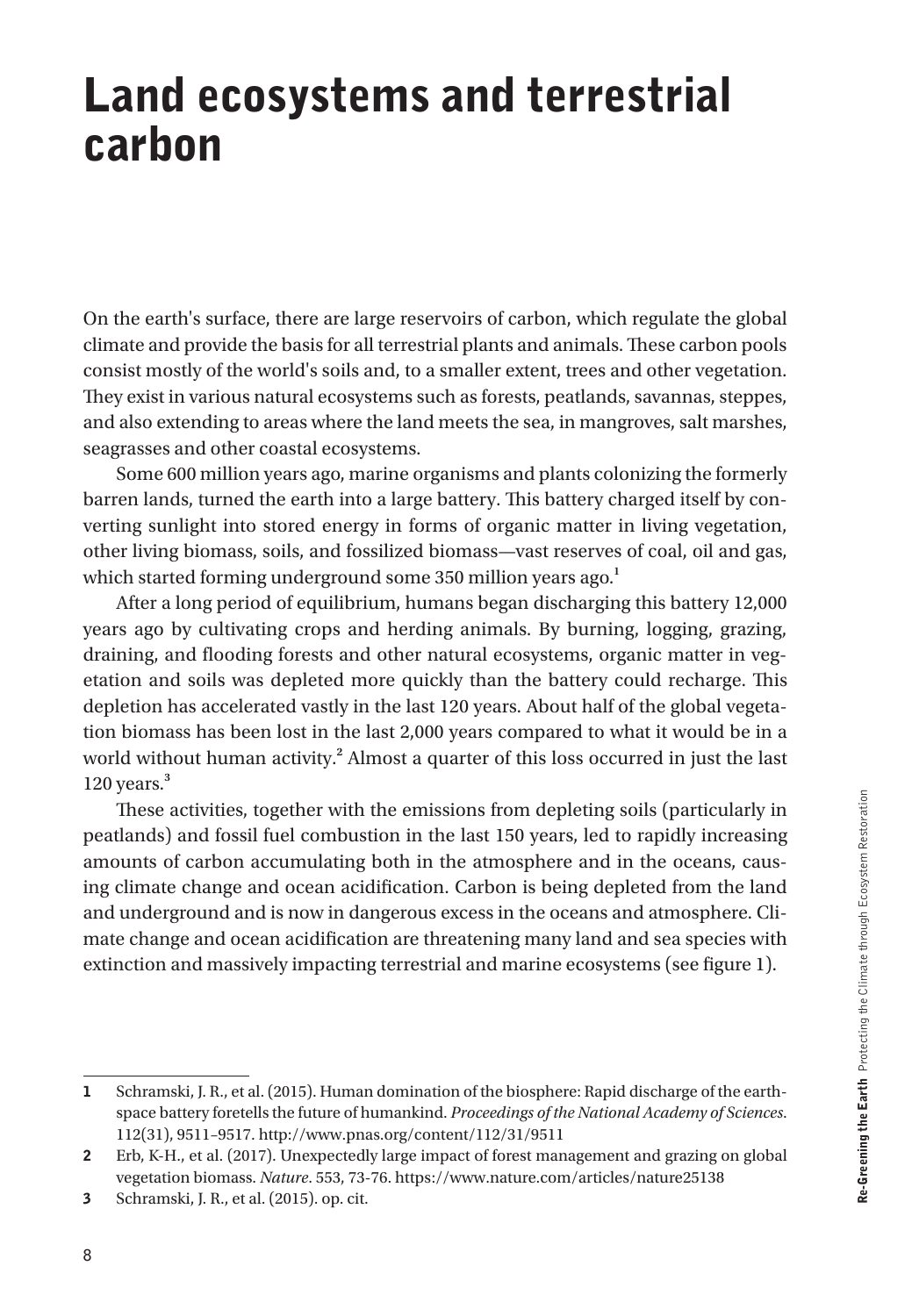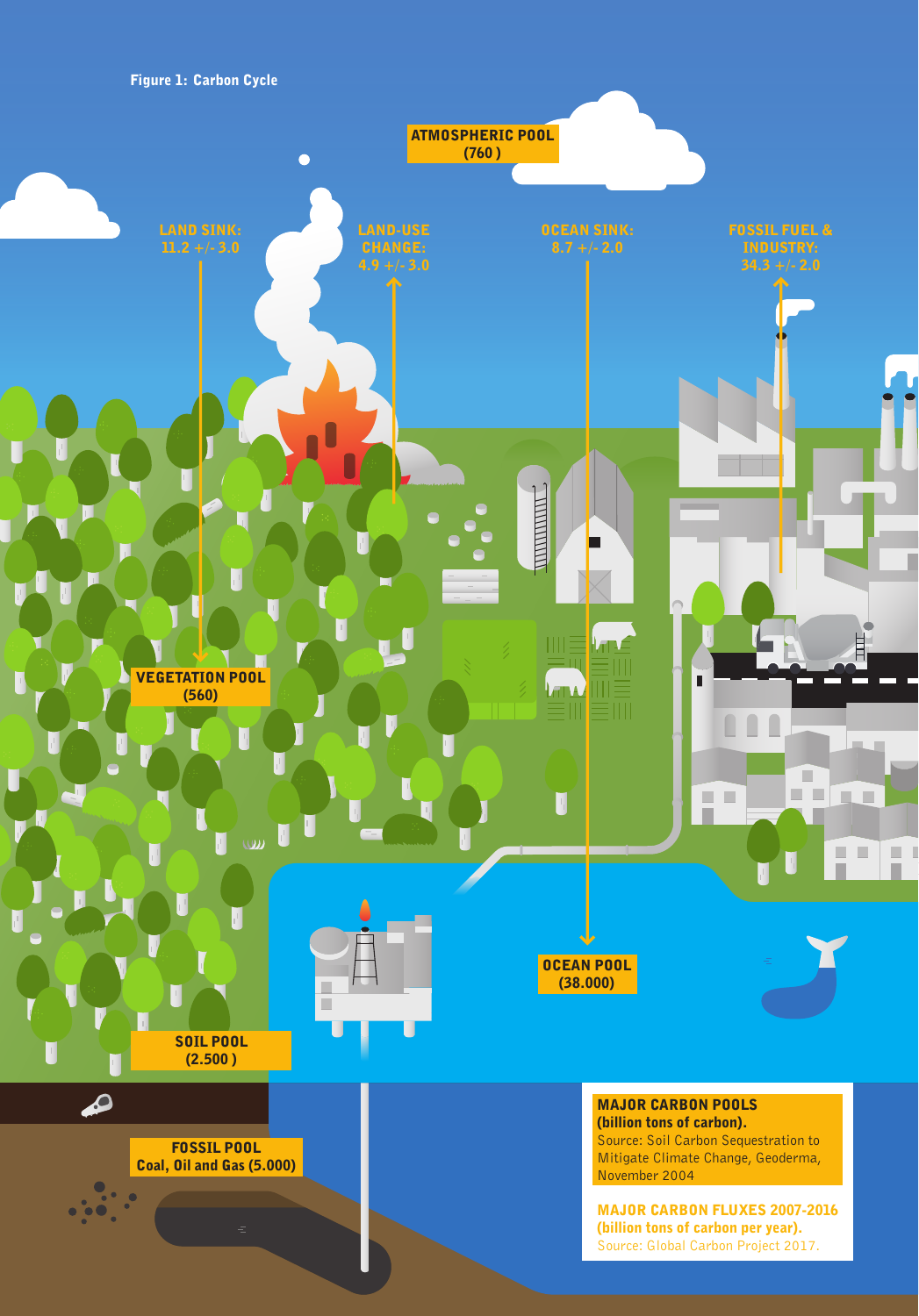#### The difference between fossil and terrestrial carbon pools

Terrestrial carbon regulates the climate differently than coal, oil, and gas, which make up the fossil carbon pool. Fossil carbon is more or less permanently locked up underground and would remain there if we don't dig it up and burn it.

By contrast, terrestrial carbon is in permanent exchange with the atmosphere.

Soils and vegetation are subject to both growth and decomposition. Growth is generated by vegetation absorbing CO**2** from the air with the help of sunlight, storing carbon in the biomass of growing trees and plants, and passing some of it through their roots on to the soils. Vegetation acts as bridge between the atmospheric carbon pool and the (much larger) soil carbon pool.

Decomposition, in contrast, releases CO<sub>2</sub> back into the air and is caused largely by burning forests and other lands, logging trees and subsequent felling damage to other trees and skidding damage to the soil, as well as harvesting plant biomass from other lands. It also is caused by droughts, storms, and heatwaves. If decomposition dominates growth, the ecosystem is in process of destruction; if growth is faster than decomposition, it is in process of restoration.

Burning fossil fuels is an irreversible process moving carbon from the fossil pool to the atmospheric pool. Through the restoration of global vegetation, however, a good part of the lost carbon from the terrestrial carbon pool from past destruction could be restored within decades. In other words, while stopping fossil fuel combustion is the most important task in reducing CO<sub>2</sub> emissions, halting the destruction of and restoring forests and other land ecosystems is key in removing CO<sub>2</sub> from the atmosphere and reversing the trend of rising CO**2** concentrations.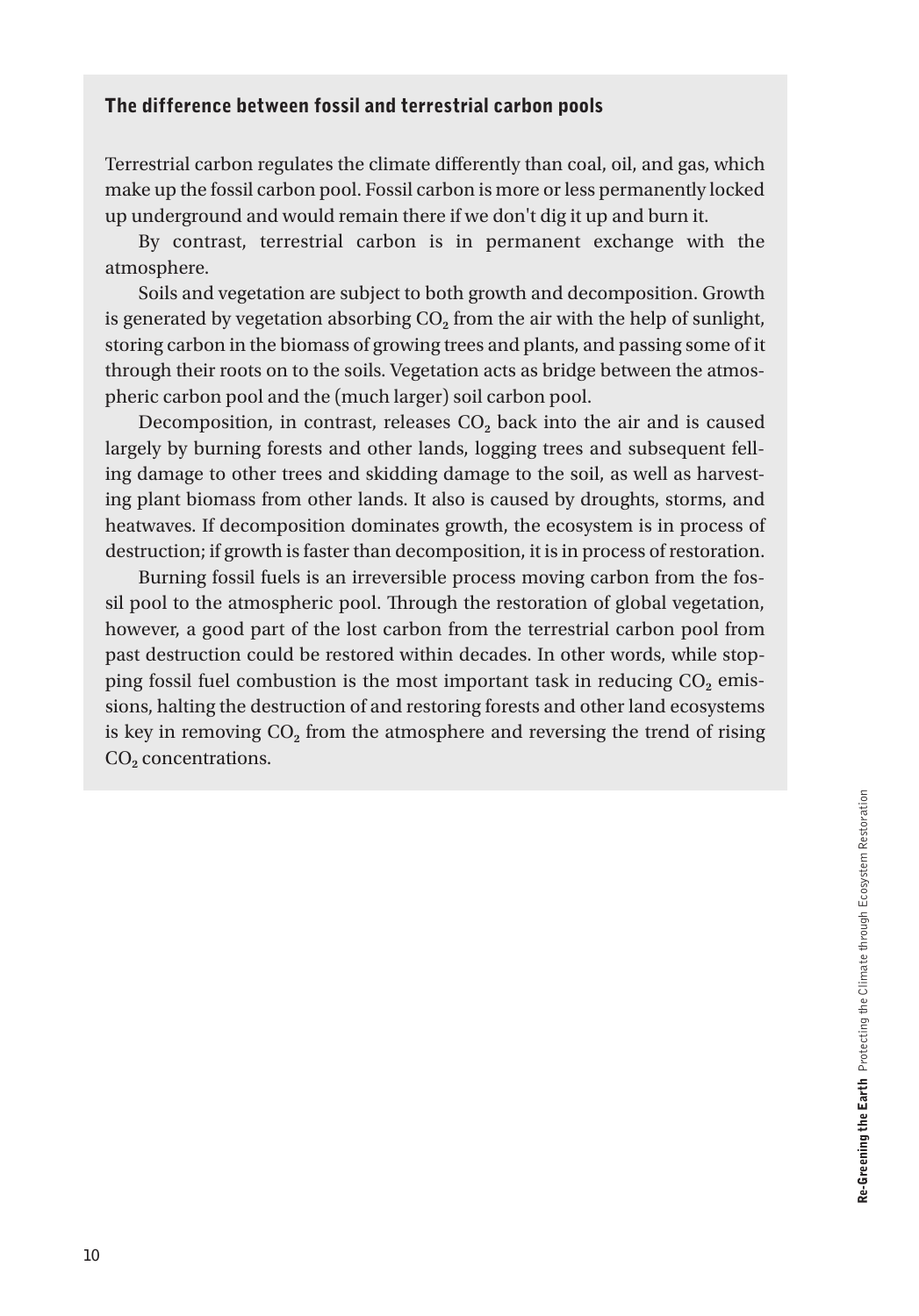# Forests are crucial for CO<sub>2</sub> uptake

To mitigate climate change and protect biodiversity and ecosystems, terrestrial carbon pools must be urgently prevented from losing more of the carbon they have accumulated over centuries and millennia. Restoring at least a small part of the lost vegetation biomass is a fast and environmentally friendly way to combat dangerous climate change by removing large amounts of CO**2** from the air. The majority of global plant biomass is stored in the world's largest plants, the trees of the forests. Forests are the most important natural land carbon sink. Stopping deforestation, allowing forests to recover some of the deforested areas, protecting ancient forests from logging, and allowing managed forests to grow back towards their natural growing stock and native tree composition are the most important natural climate solutions.

The estimated global potential for  $CO<sub>2</sub>$  uptake through forest restoration is of the order of 400 billion tons in the 21st century. According to the calculation by Kartha and Dooley, imposing social constraints to ensure food security as well as biophysical constraints would provide a cumulative potential of 370–480 billion tons within the 21st century.**<sup>4</sup>**

The extent of forest restoration can be impacted by an increased frequency of regional fires, droughts, and heatwaves. Die-back and reduced growth of trees also temporarily reduce the global forest carbon uptake. These risks increase with global warming, so it is crucial for the rate and intensity of climate change to be minimized with fast and deep emission cuts to maintain the significant potential that ecosystem restoration holds over the 21st century.

It is important to highlight that the protection and restoration of forests and other ecosystems accomplish much more than just reduce greenhouse gas concentrations in the atmosphere and increase the  $CO<sub>2</sub>$  uptake. Based on ecologically and socially adequate principles (see the restoration principles developed by the Climate, Land, Ambition and Rights Alliance (CLARA) below), restored natural ecosystems protect biodiversity, filter air and water bodies, increase clean water supply, help prevent coastal floods and soil erosion, serve as biodiverse habitats that strengthen livelihoods of Indigenous Peoples and local communities, and enhance climate resilience in droughts, fires, storms, floods, and other extreme weather. In short, they pave the way towards realizing the 2015 Sustainable Development Goals (SDGs).

<sup>4</sup> Kartha, S. and Dooley, K. (2018). Land-based negative emissions: risks for climate mitigation and impacts on sustainable development. *International Environmental Agreements: Politics, Law and Economics*. 18(1), 79–88. https://link.springer.com/article/10.1007/s10784-017-9382-9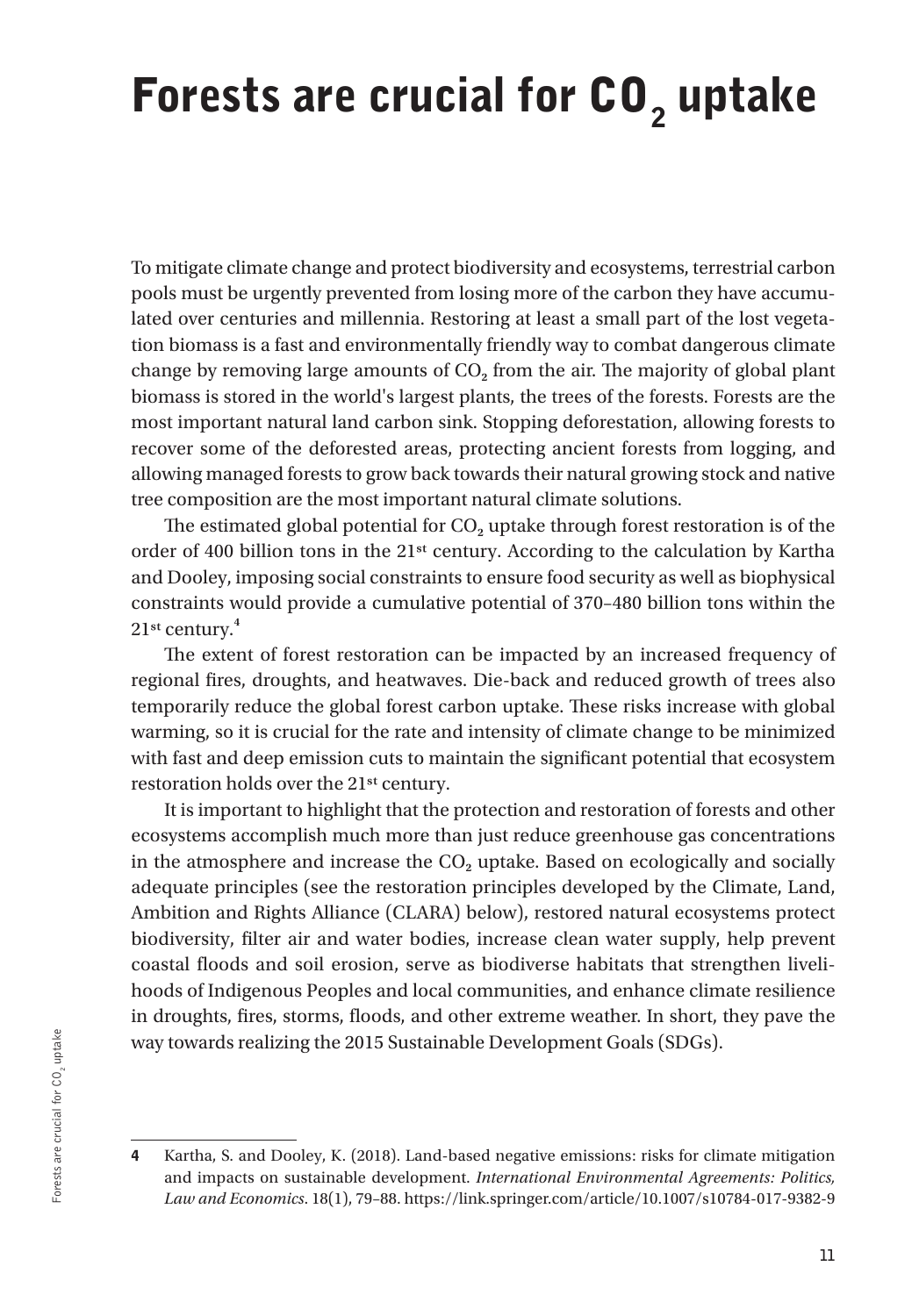#### Forest ecosystem restoration

Forest restoration can provide the backbone for additional CO<sub>2</sub> sequestration in this century. There are two ways to do this:

- Protecting primary forests from logging and allowing other forests to grow and be restored through natural forest management with reduced logging rates and impacts
- Halting deforestation and reforesting lost forests

## Protecting and restoring existing forests

For successful forest restoration, logging rates must be limited in many forest regions. Furthermore, measures such as logging bans in primary and other valuable and/or vulnerable forests, drastic reduction of felling, skidding, road-building damage, forest fire prevention and control, and reduction of herbivore overpopulation (e.g. trophy hunting) must be put into place. These combined measures would minimize soil and vegetation damage; enable forest regrowth as well as additional carbon uptake.

Forests and the wood they provide form an important part of the bioeconomy. A crucial sustainability criterion for a bioeconomy with nature protection and natural climate solutions is the balance between what to leave and what to take—in other words, the balance between the share of the growing biomass left to nature for biodiversity and natural CO<sub>2</sub> uptake and the share harvested and used for cutting CO<sub>2</sub> emissions and replacing fossil and other non-renewable resources.

Therefore, a new balance between forests and wood harvest for the benefit of the forest is needed. In a recently published *Forest Vision* for Germany by the Öko-Institut for Greenpeace, Germany's forest growth in the 21st century under different management assumptions could have significant potential for future  $CO<sub>2</sub>$  uptake: within this century, over 2 billion tons of additional CO**2** could be absorbed in Germany's 11 million hectares of forest alone.**<sup>5</sup>**

As Table 1 shows, this forest vision offers decisive advantages compared to a Business as Usual (BAU) scenario in the 90-year modelling period from 2012–2102; annual growth is 7 percent higher, annual CO<sub>2</sub> sequestration by the forest and its harvested wood is 77 percent higher, and annual wood harvest is only 25 percent lower. In the year 2102, the growing stock is 42 percent higher, the growing stock of larger trees (above 60 cm BHD) is 169 percent higher, and the deadwood stock is 18 percent higher.

It cannot be expected that the CO<sub>2</sub> uptake potential everywhere else in the world would be the same as that of Germany. There is an enormous potential, however, as global secondary forest cover is over 200 times larger than Germany's forest area. Even if the global average of additional CO<sub>2</sub> uptake would be only half of that of Germany,

<sup>5</sup> Böttcher, H., et al. (2018). *Forest Vision Germany: Description of methodology, assumptions*  and results. Öko-Institut e.V. https://www.greenpeace.de/files/publications/20180228-greenpeace-oekoinstitut-forest-vision-methods-results.pdf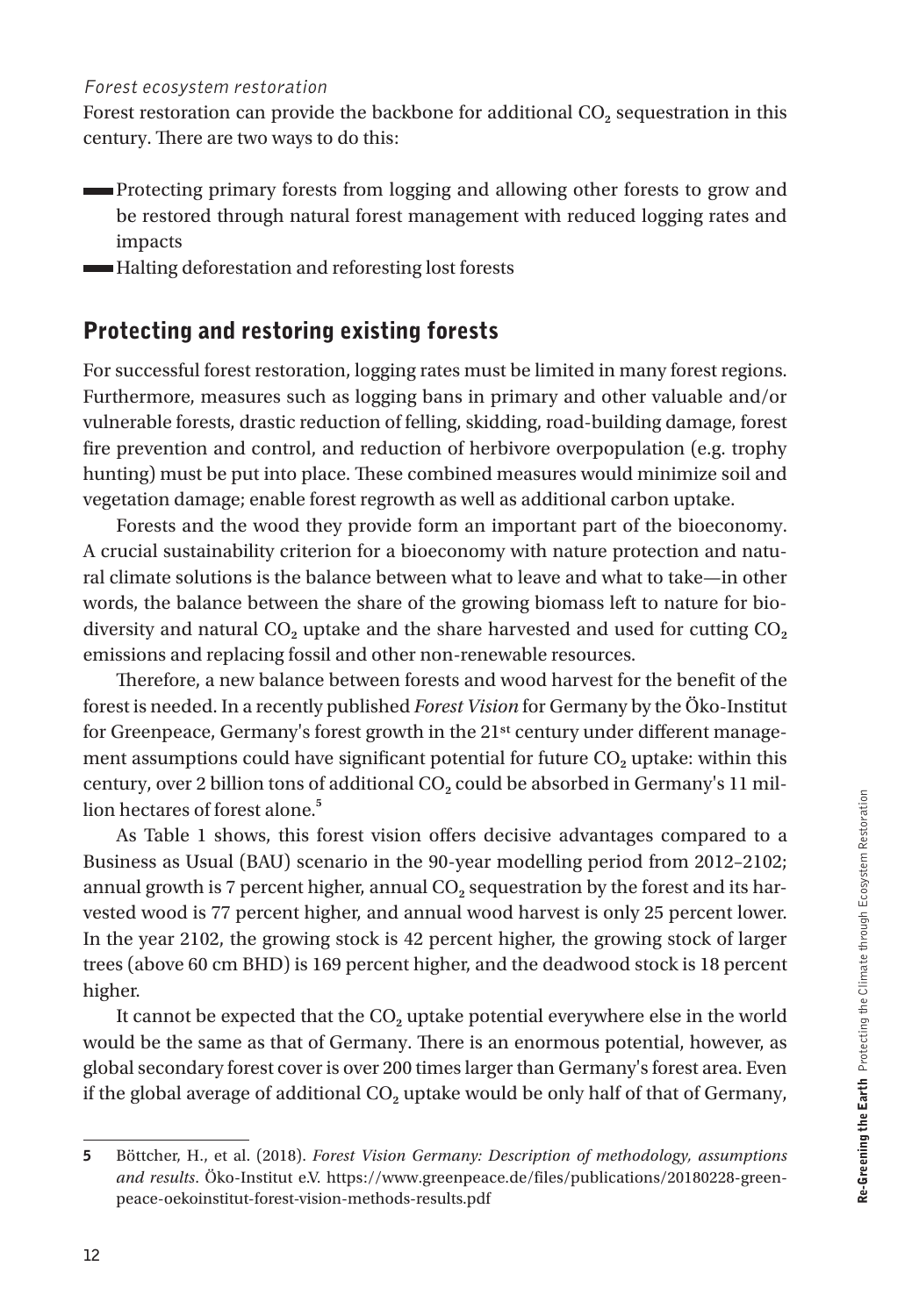it would result in some 200 billion tons of additional CO<sub>2</sub> uptake in the world's secondary forests. Restoration of secondary forests offers the single biggest natural CO**<sup>2</sup>** uptake potential without requiring any additional land.

At the same time, demand for wood is increasing; wood is being promoted to replace aluminum, steel, cement, and fossil fuels, thus contributing to the reduction of fossil fuel emissions. Allowing forests to restore themselves and grow back to their natural capacity with reduced logging would make wood a rare and limited resource.

|                                                          | <b>Unit of measure-</b><br>ment                                   | <b>Scenario «base»</b><br>business as usual | <b>Scenario «forest</b><br>vision»<br>ecological forest<br>management |  |
|----------------------------------------------------------|-------------------------------------------------------------------|---------------------------------------------|-----------------------------------------------------------------------|--|
| <b>Growing stock in</b><br>forests                       | Billion m <sup>3</sup> in 2102                                    | 5                                           | 7.1                                                                   |  |
| <b>Forest growth</b>                                     | $m3$ per year and<br>9.3<br>9.9<br>hectare                        |                                             |                                                                       |  |
| $CO2$ uptake in<br>forest vegetation*                    | Million t CO2 per year<br>17.2<br>2012-2102                       |                                             | 48.2                                                                  |  |
| Total CO <sub>2</sub> uptake**                           | Million t CO2 per year<br>31.9<br>2012-2102                       |                                             | 56.3                                                                  |  |
| <b>Growing stock</b><br>large trees (>60<br>cm diameter) | Billion m <sup>3</sup> in 2102                                    | 0.6                                         | 1.7                                                                   |  |
| <b>Deadwood stock</b>                                    | m <sup>3</sup> per hectare in<br>2102                             | 22.5<br>26.2                                |                                                                       |  |
| <b>Annual wood</b><br>harvest rate                       | m <sup>3</sup> per year and<br>hectare<br>6.8<br>5.1<br>2012-2102 |                                             |                                                                       |  |
|                                                          | Million m <sup>3</sup> per year<br>in 2102                        | 71.8                                        | 61.8                                                                  |  |
| <b>Share of forest</b><br>area excluded from<br>logging  | $\%$                                                              | 4.1                                         | 16.6                                                                  |  |

| Table 1: Different scenarios of forest management (study by Ökoinstitut on Germany's forests 2012-2102) |  |  |
|---------------------------------------------------------------------------------------------------------|--|--|
|                                                                                                         |  |  |
|                                                                                                         |  |  |
|                                                                                                         |  |  |

\*stored in stems, branches, leaves, roots

\*\*stored in forest biomass and dead wood, litter, soil and wood products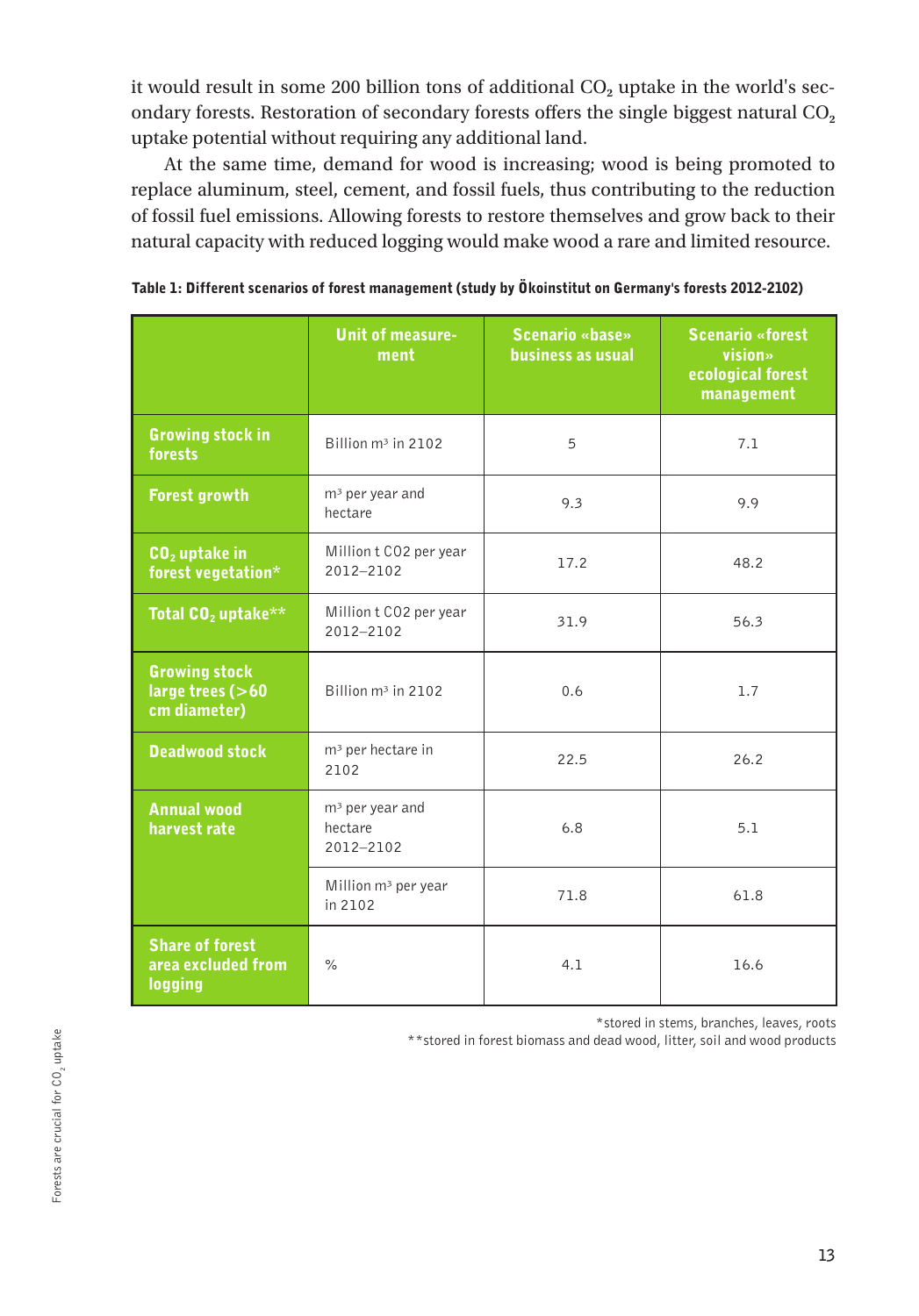Reduced wood supply, however, can still imply increased wood use if we make more from less. This can be achieved by using wood in cascades of products. Various long-lived and short-lived products could be created using only otherwise unusable wood residue in product chains for bioenergy. Wasteful use such as burning massive amounts of fresh wood for bioenergy or throw-away paper products must be drastically reduced and largely phased-out.

Wood products cannot absorb CO<sub>2</sub> from the air; they can only store the carbon that the living tree removed from the atmosphere before. The only way that CO<sub>2</sub> can be absorbed from the air with additional benefits for biodiversity is to have more trees and to allow them to grow old and large. Every single tree cut down unnecessarily or too early means less carbon uptake from the atmosphere.

## Halting deforestation and reforesting lost forests

Successful reforestation will require significant areas of formerly forested lands. This will be required mostly in tropical regions where forests have been replaced by cropland, pasture, and settlements in the last decades and also in temperate regions where forests have been cleared in the more distant past. Policy incentives must be put in place to ensure that the drivers of deforestation are addressed, including cattle pastures, soy, oil palm, and other crops.

Furthermore, a major effort must be put into involving Indigenous Peoples and other communities of traditional forest and land users. Not only are their full participation and prior informed consent vital, but also their rights and livelihoods must be respected in the decision-making in reforestation.

It is also likely that there will be many other demands for these lands from a growing population, such as to expand croplands. Such demands could pose a challenge in finding former forest lands that have the potential to be reforested, particularly in the tropics.

A global land-use vision would help address competing land-use demands. It could demonstrate how the expansion of agricultural lands can be halted through a diet with less meat, reduced food waste, bioenergy downsized to biomass waste instead of dedicated energy-croplands or fresh wood, soil restoration, and so forth. This must be complemented with mobility and other land-planning concepts that reduce the expansion of built-up land (settlements, roads, and other infrastructure).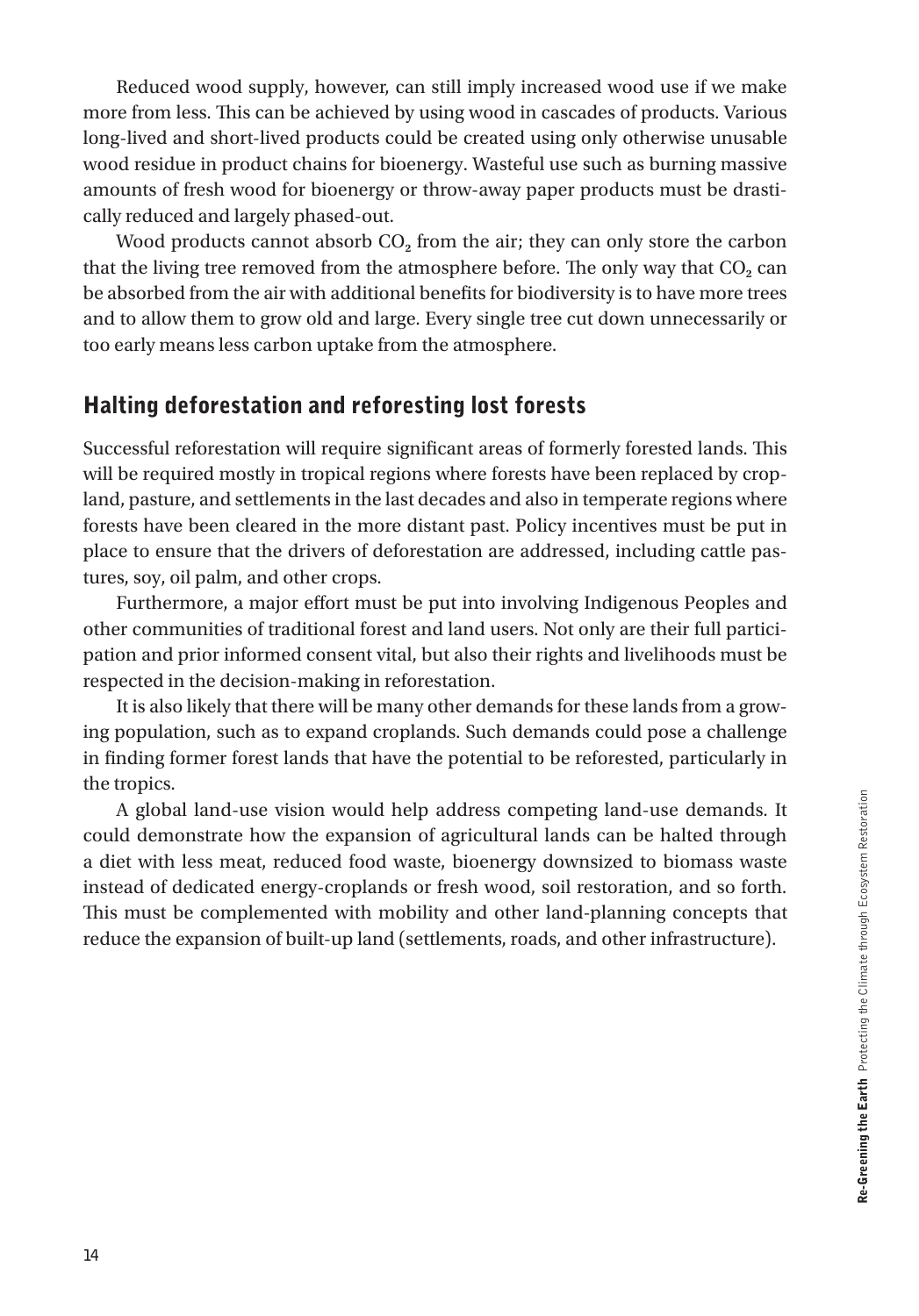## Restoration principles

- **1. To ensure restoration is good for people it must**
	- **Respect the rights of local and indigenous people.** Many of the most promising areas for forest restoration are under the legal or customary ownership of local forestdependent people. Their right to free, prior and informed consent (FPIC) about what happens to their land must be respected and promoted.
	- **Respond to local needs.** To be resilient and just, restoration strategies must respond to local needs and conditions. When led by local people, forest restoration can provide many everyday benefits like providing food and strengthening local peoples' connection to the forest.
	- **Promote social justice and equality.** Women, the poor and marginalised groups are especially dependent on forests. Restoration activities should therefore promote their rights and benefit their everyday lives.
	- **Promote good governance.** Forest restoration will only be successful if there is good governance of forests that ensures meaningful participation of local communities in decision-making.

#### **2. To ensure restoration is good for biodiversity it must**

- **Support ecosystem protection.** Restoration should foster natural forest features such as having a variety of local and endemic species, rather than cultivating monoculture tree plantations which have low biodiversity value.
- **Promote environmental co-benefits.** Restoration projects should explicitly aim to achieve broader environmental benefits in the local area – such as improved water quality, ecosystem productivity and soil fertility.
- **Support biodiverse landscapes.** Restoration should reconnect fragmented primary and natural forests, increase natural features of secondary forests (such as decaying wood), increase tree cover in agricultural areas via agroforestry, and balance different land uses. Creating larger biodiverse landscapes – rather than targeting individual areas enhances the resilience of restored areas.

#### **3. To ensure restoration is good for climate it must**

- **Promote strong ecosystems.** Biodiverse ecosystems (rather than plantations) are more resilient to environmental changes like increased pests, forest fires and disease. This is particularly important as a warming planet will see an increase in such environmental disasters.
- **Protect existing carbon stocks.** Primary forests, natural wetlands and grasslands store large amounts of carbon and they should not be compromised.
- **Increase overall climate ambition.** The remaining carbon budget is so small that increased efforts in all sectors are necessary. There are social and ecological limits to how much climate action can be achieved by forests. Restoration should therefore be additional to emission reductions in other sectors and not used to compensate, or «offset», lowered ambition.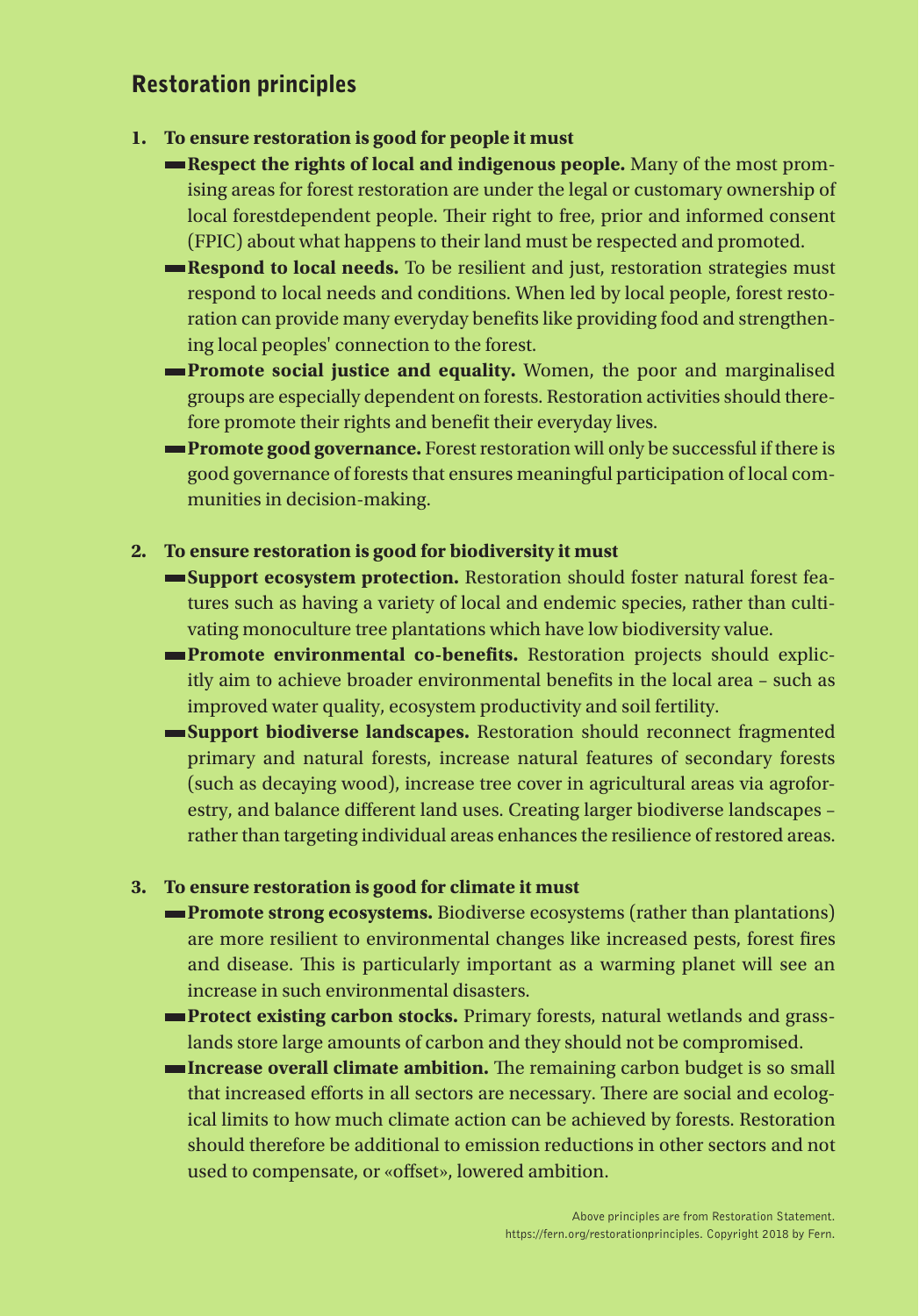## Paris Climate Agreement and limiting global warming to 1.5°C

The Paris Agreement to avert catastrophic climate change and limit global warming to 1.5 degrees compared to pre-industrial levels poses a significant challenge to governments and societies around the world. However, this goal can still be achieved. We have the options and pathways to stay below 1.5 degrees; what is lacking is the political will in many countries to prioritize and implement them. Current commitments are far from this target, and measures to mitigate climate change must be ramped up significantly. This entails massive emissions cuts and eliminating CO<sub>2</sub> emissions from fossil fuel combustion and greenhouse gas emissions from forest destruction, agriculture, and many other sources.

In addition to fast and more stringent emissions reductions, many of the 1.5°C scenarios developed over the past few years envision large-scale implementation of technologies to remove CO**2** from the atmosphere and bury it underground or in the oceans.**<sup>6</sup>** According to some scenarios, several hundreds of billions of tons of CO**2** would need to be taken out of the atmosphere; the actual numbers would depend on the speed and extent of emission cuts in the near and medium-term future. These involve technologies called Negative Emission Technologies (NETs) or Carbon Dioxide Removal (CDR) technologies with chemical CO**2** capture and geological storage, which are untested, especially on a large scale, and could cause significant adverse impacts that put both human communities and natural ecosystems at great risk.**<sup>7</sup>**

There has been growing unease and criticism regarding such unsustainable assumptions about the large-scale implementation of CDR in such scenarios. Some recent climate mitigation modeling, therefore, have explored alternative, more profound, and far-reaching mitigation options that have not been considered in mainstream 1.5°C scenarios and that pave the way for a climate trajectory that depends much less on CDR and avoids temperature overshoot (see *Modelling 1.5°C-Compliant Mitigation Scenarios Without Carbon Dioxide Removal* in this publication).

Similarly, the contributions to this publication also demonstrate that more transformative visions for the 1.5°C goal are both feasible and urgently required. They unlock additional mitigation potential to drastically reduce the amount of CO**2** uptake needed.

#### *Gambling with untested and potentially risky technologies*

The widely proposed option for land-based CDR is large-scale afforestation (monoculture plantations of fast-growing exotic trees), either alone or in

<sup>6</sup> Minx, J. C., et al. (2018) Negative Emissions–Part 1: Research landscape and synthesis. *Environmental Research Letters*. 13(6). http://iopscience.iop.org/article/10.1088/1748-9326/aabf9b/pdf

<sup>7</sup> ETC Group, Biofuelwatch and Heinrich Böll Foundation (2017). *The Big Bad Fix. The Case Against Climate Geoengineering*. Nairobi/Berlin/Ottawa.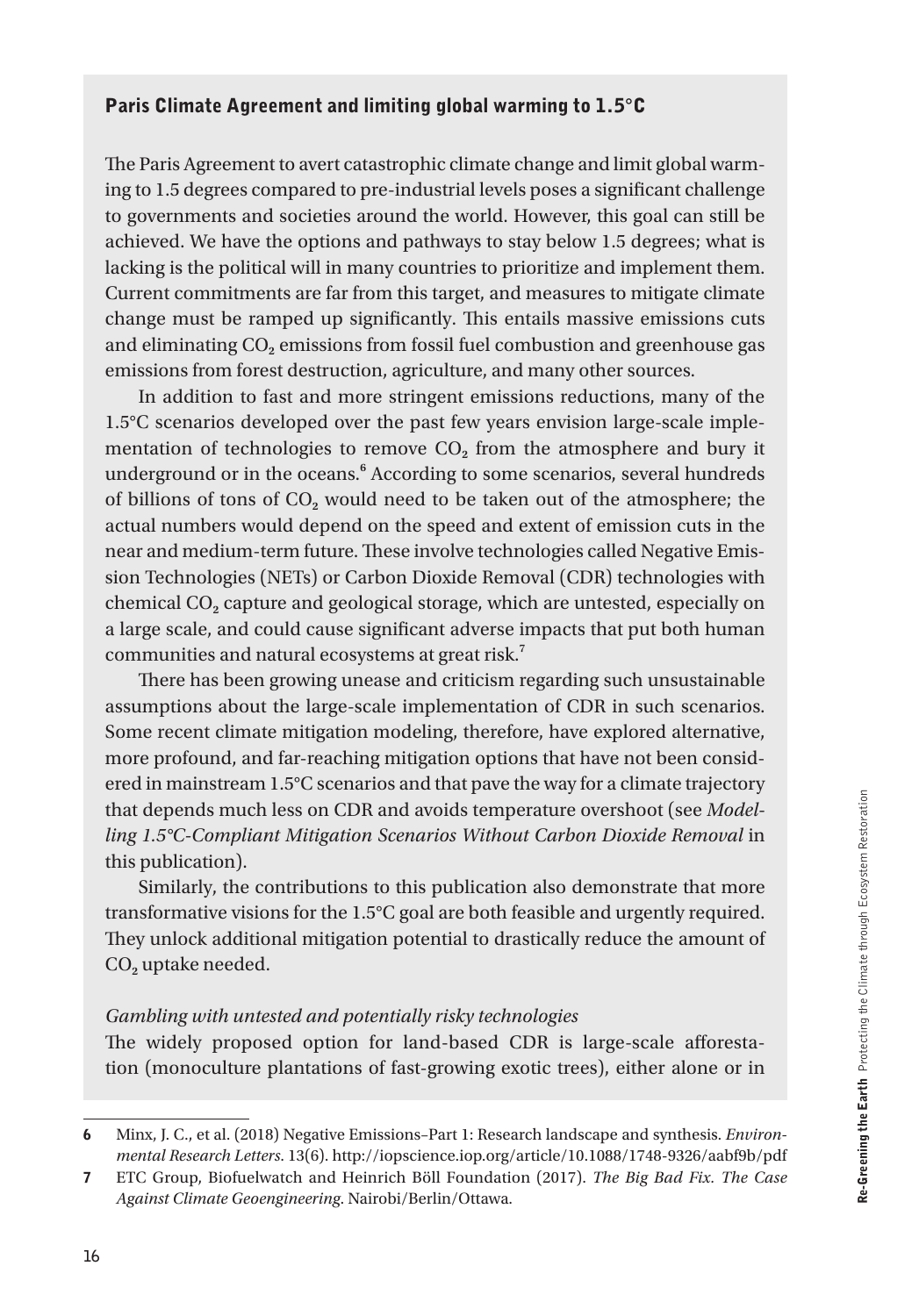combination with another contested technology: bioenergy with carbon capture and storage (BECCS). Typically, in BECCS, plantation wood is combusted in power stations and the arising CO<sub>2</sub> is chemically captured and buried under high pressure in underground geological formations.

Only a few pilot BECCS plants have been in operation so far, removing some 20 million tons of CO**2** per year from the atmosphere, or a negligible 0.5 per mille of current annual CO**2** emissions. There are large uncertainties surrounding the technological, social, and economic feasibility of scaling up BECCS. For one, the significant land requirement for BECCS in many assessments imply serious social and ecological risks: It is estimated that between 380 million hectares (approximately the area of India) and more than the equivalent of all land currently used for crop cultivation would be required for BECCS.<sup>8,9</sup> Monoculture , plantations are also more vulnerable to climate change than biodiverse forests as they are susceptible to droughts, excessive heat, and fire.

Land-based CDR technologies, therefore, are a dangerous «quick-fix» to gamble with. We must take timely and adequate action today to avoid risky reliance on them in the future. There are not only fundamental uncertainties regarding their technological feasibility, but BECCS also could have unacceptable social and ecological impacts.

<sup>8</sup> Smith P., et al. (2016). Biophysical and economic limits to negative CO<sub>2</sub> emissions. *Nature Climate Change*. 6, 42–50. https://doi.org/10.1038/nclimate2870

<sup>9</sup> Burns, W. and Nicholson, S. (2017). Bioenergy and carbon capture with storage (BECCS): the prospects and challenges of an emerging climate policy response. *Journal of Environmental Studies and Sciences*. 7(4), 527–534.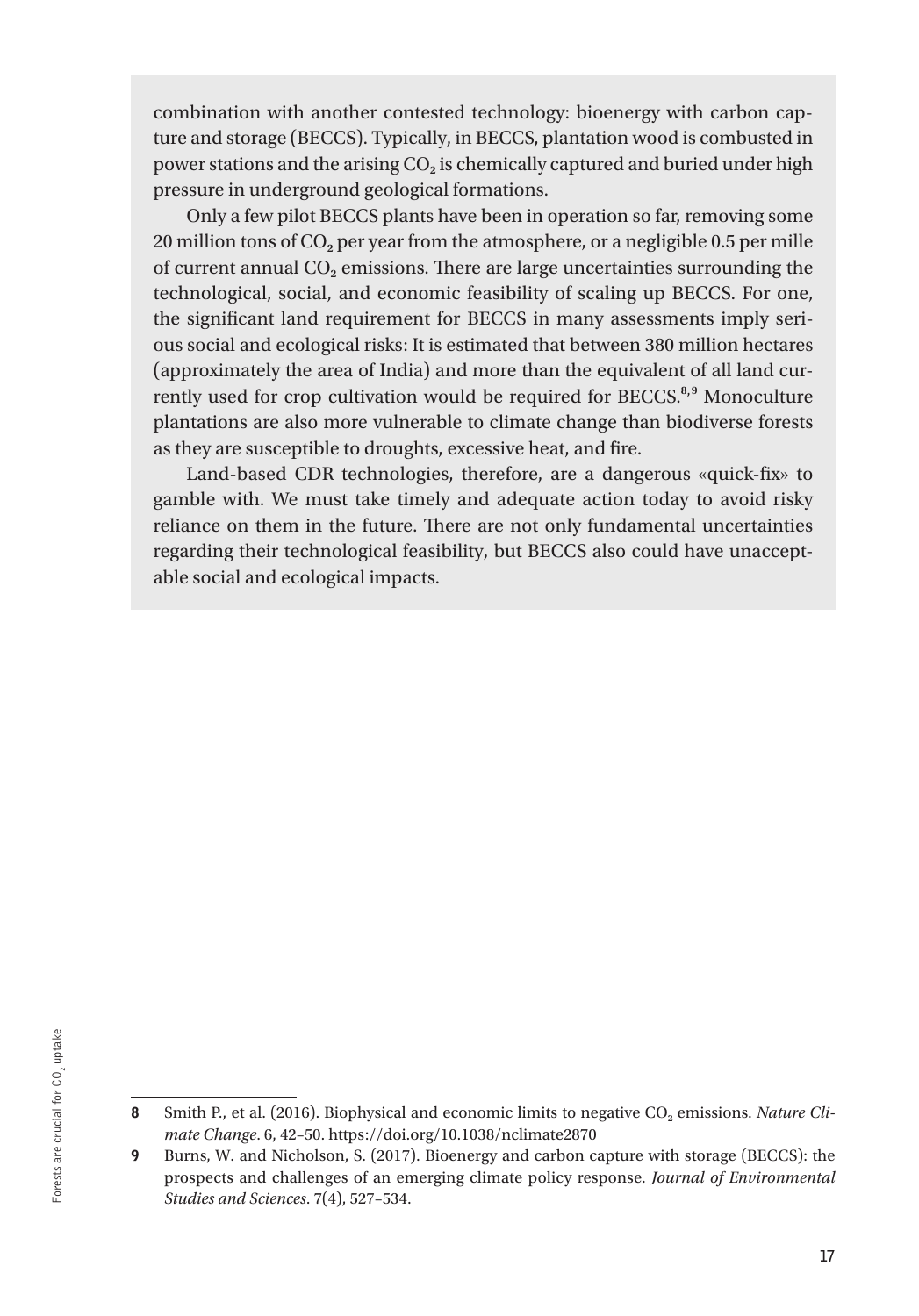# Natural Climate Solutions – window of opportunity

While forest protection and restoration are prominent natural climate measures for removing CO**2** from the atmosphere, other land and coastal ecosystems offer potential as well. A 2017 paper by Griscom and co-authors identifies a range of what they call «Natural Climate Solutions.» According to their study, two-thirds of all natural climate solutions to mitigate climate change lie in forest protection, management, reforestation, and restoration.**<sup>10</sup>** They found, however, that one-fifth of the total potential lies in grazing-land management and restoration, together with other agricultural measures. Furthermore, 14 percent of all natural climate solutions to mitigate climate change that they identified were in the protection and restoration of peatlands and coastal ecosystems.

Forests and other ecosystems have a significant potential to sequester CO<sub>2</sub> over the course of the  $21^{st}$  century, but this opportunity is limited. Their  $CO<sub>2</sub>$  uptake will eventually reach saturation and is regionally reversible when ecosystems degrade, collapse, or become otherwise destroyed. The risk of ecosystem degradation and destruction increases with rising temperatures and unfolding global climate change. Carbon sequestration in natural ecosystems, therefore, must not be (mis)used to offset or compensate fossil fuel and industry emissions, which, in contrast, are irreversible. Forest and ecosystem restoration, therefore, must be undertaken in conjunction with full and rapid decarbonization and restructuring of the energy and industrial sectors (see *A Managed Decline of Fossil Fuel Production, Another Energy is Possible* and *Zero Waste Circular Economy. A Systemic Game-Changer to Climate Change* in this publication).

Drastically ramped-up national mitigation targets, political measures, and economic incentives to speed up and intensify emission reductions in all sectors are crucial in ensuring that the additional CO**2** uptake required in this century stay within the lower range of the estimates (e.g. 100–400 billion tons). If this were the case, it can be achieved by protecting and restoring forests and other natural ecosystems, provided that national targets, measures, and incentives are being developed for the protection and restoration of natural sinks as well.

The current lack of ambitious climate targets pushes the amount of CO**2** uptake required over the course of this century towards the upper end of the estimates (e.g. 400 to over 1000 billion tons of CO**2** cumulatively)—a magnitude of carbon dioxide

<sup>10</sup> Griscom, B. W., et al. (2017). Natural Climate Solutions. Proceedings of the National Academy of Sciences. 114 (44), 11645–11650. http://www.pnas.org/content/114/44/11645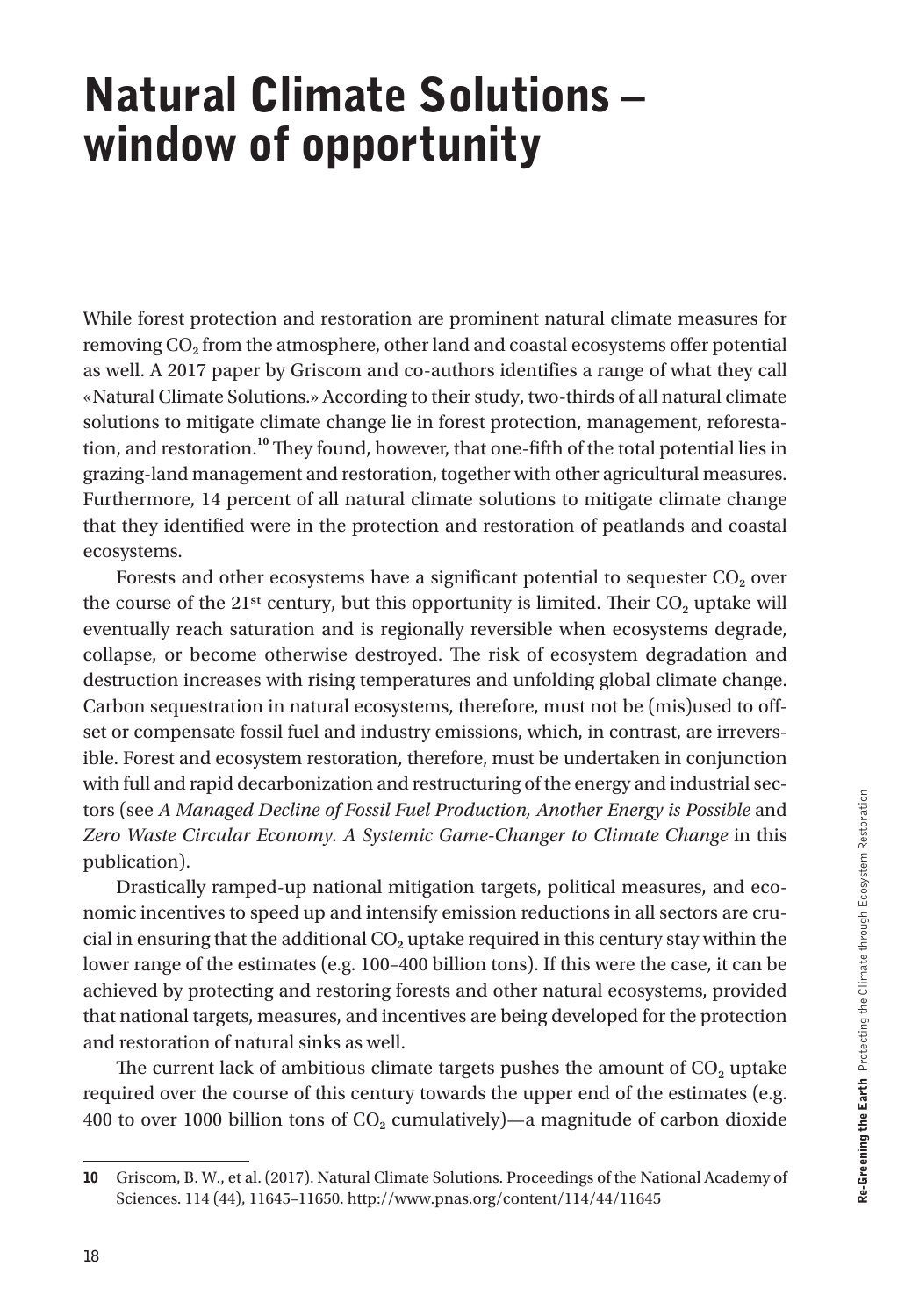removal that is impossible to achieve through Natural Climate Solutions. This would require the deployment of technologies such as BECCS, which are either untested or potentially involve high risks for local people, natural carbon sinks, native biodiversity, water cycles, and soil erosion, thus being incompatible with the sustainable development goals (SDGs). Such largely hypothetical methods of removing CO<sub>2</sub> from the atmosphere are therefore dangerous to bank on as they may prove unfeasible or socially and ecologically unacceptable.

If every sector steps up ambition and does its utmost to rapidly phase out emissions and increase natural  $CO<sub>2</sub>$  uptake, the window of opportunity to stay below  $1.5^{\circ}$ C of global warming can be kept open without putting our natural ecosystems even further at risk. Natural climate solutions have high potentials and provide a robust basis for immediate global action to improve ecosystem protection and restoration. They can provide a remedy not only for climate change, but also for biodiversity, soil and water threats, and help to remain a safe operating space of our planetary boundaries. Humanity and nature depend on intact ecosystems as much as on a stable climate.